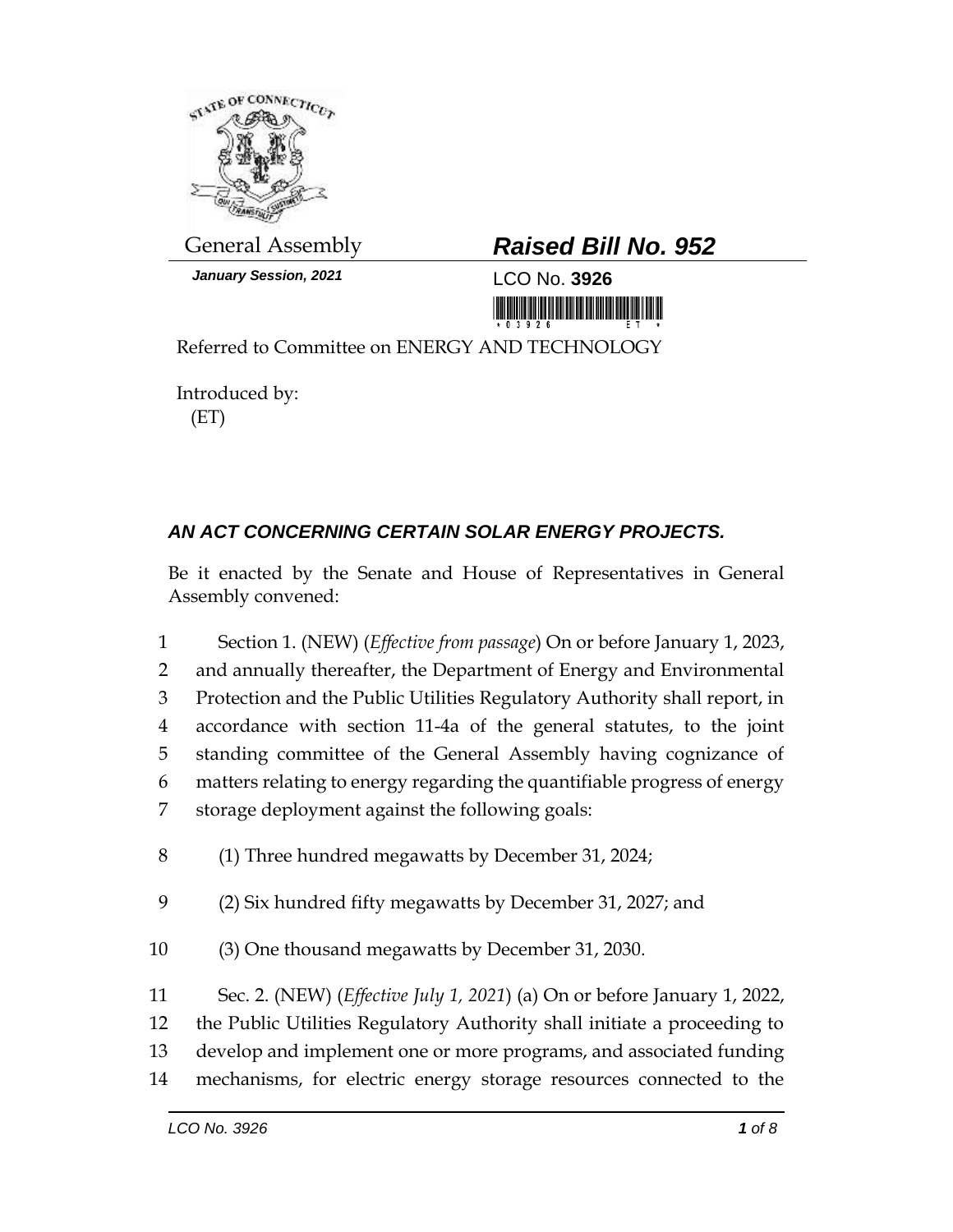electric distribution system. The authority shall establish (1) one or more programs for the residential class of electric customers, (2) one or more programs for commercial and industrial classes of electric customers, and (3) a program for energy storage systems connected to the distribution system in front of the meter and not located at a customer premises. The authority shall solicit input from the Department of Energy and Environmental Protection, the Connecticut Green Bank, the electric distribution companies and the Office of Consumer Counsel in developing such programs.

 (b) On or before January 1, 2022, the authority shall report the status of the proceeding described in subsection (a) of this section, in accordance with the provisions of section 11-4a of the general statutes, to the joint standing committee of the General Assembly having cognizance of matters relating to energy.

 (c) The authority shall consider one or more programs and rate designs to incentivize the deployment of electric energy storage technologies connected to the electric distribution system that most effectively leverage the value of such technologies to achieve objectives including, but not limited to, (1) providing positive net present value to all ratepayers, or a subset of ratepayers paying for the benefits that accrue to that subset of ratepayers; (2) providing multiple types of benefits to the electric grid, including, but not limited to, customer, local, or community resilience, ancillary services, leveling out peaks in electricity use or that support the deployment of other distributed energy resources; (3) fostering the sustained, orderly development of a state-based electric energy storage industry; and (4) maximizing the value from the participation of energy storage systems in capacity markets. The authority shall include consideration of all energy storage configurations that are connected to the distribution system, including systems connected in front of the meter and not located at a customer premises. The authority shall also consider programs and rate designs to incentivize uses of electric energy storage technologies connected to the electric distribution system that avoid or defer investment in traditional electric distribution system capacity upgrades.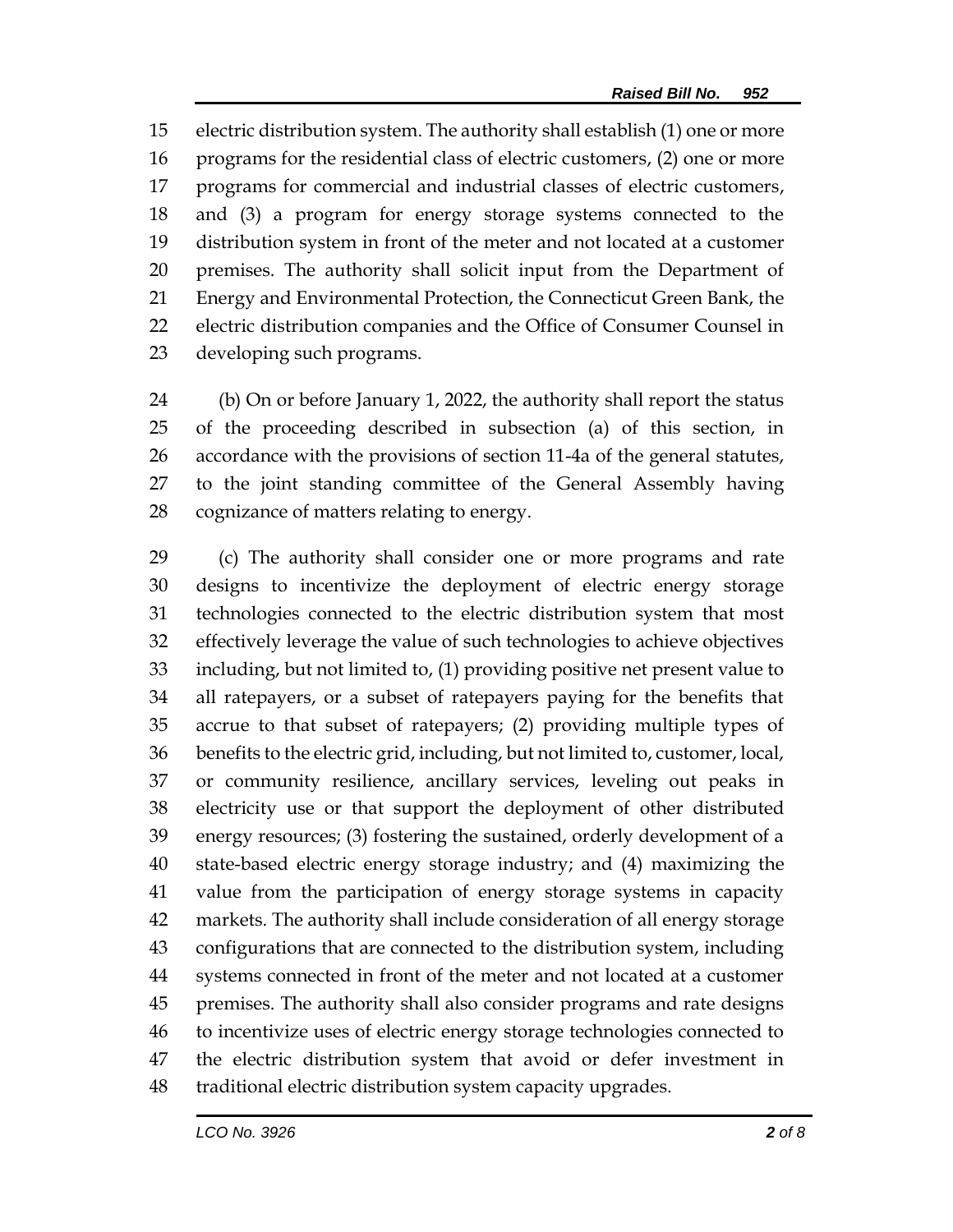(d) The authority may select the Connecticut Green Bank, the Department of Energy and Environmental Protection, the electric distribution companies, a third party it deems appropriate or any combination thereof, to implement one or more programs for electric energy storage resources connected to the electric distribution system, as directed by the Public Utilities Regulatory Authority.

 Sec. 3. (NEW) (*Effective July 1, 2021*) (a) The Commissioner of Energy and Environmental Protection, in consultation with the procurement manager identified in subsection (l) of section 16-2 of the general statutes and the Office of Consumer Counsel, may issue requests for proposals for energy storage projects connected at the transmission or distribution level, including stand-alone energy storage projects and energy storage projects paired with Class I renewable energy sources, that would achieve the goals in section 1 of this act in combination with programs established by the Public Utilities Regulatory Authority. If the Commissioner of Energy and Environmental Protection determines that procuring energy storage is cost effective, the commissioner shall proceed with the selection of proposals. In making this determination, the commissioner shall publish and make available for public comment a cost-effectiveness test that considers each applicable benefit provided by energy storage.

 (b) In making any selection of such proposals, the commissioner shall consider factors, including, but not limited to, (1) whether the proposal is in the best interest of ratepayers, including, but not limited to, the delivered price of such sources, (2) whether the proposal promotes electric distribution system reliability, including during winter peak demand, (3) any positive impacts on the state's economic development, (4) whether the proposal is consistent with the requirements to reduce greenhouse gas emissions in accordance with section 22a-200a of the general statutes, and (5) whether the proposal is consistent with the policy goals outlined in the Comprehensive Energy Strategy adopted pursuant to section 16a-3d of the general statutes and the Integrated Resources Plan adopted pursuant to section 16a-3a of the general statutes. In considering whether a proposal has any positive impacts on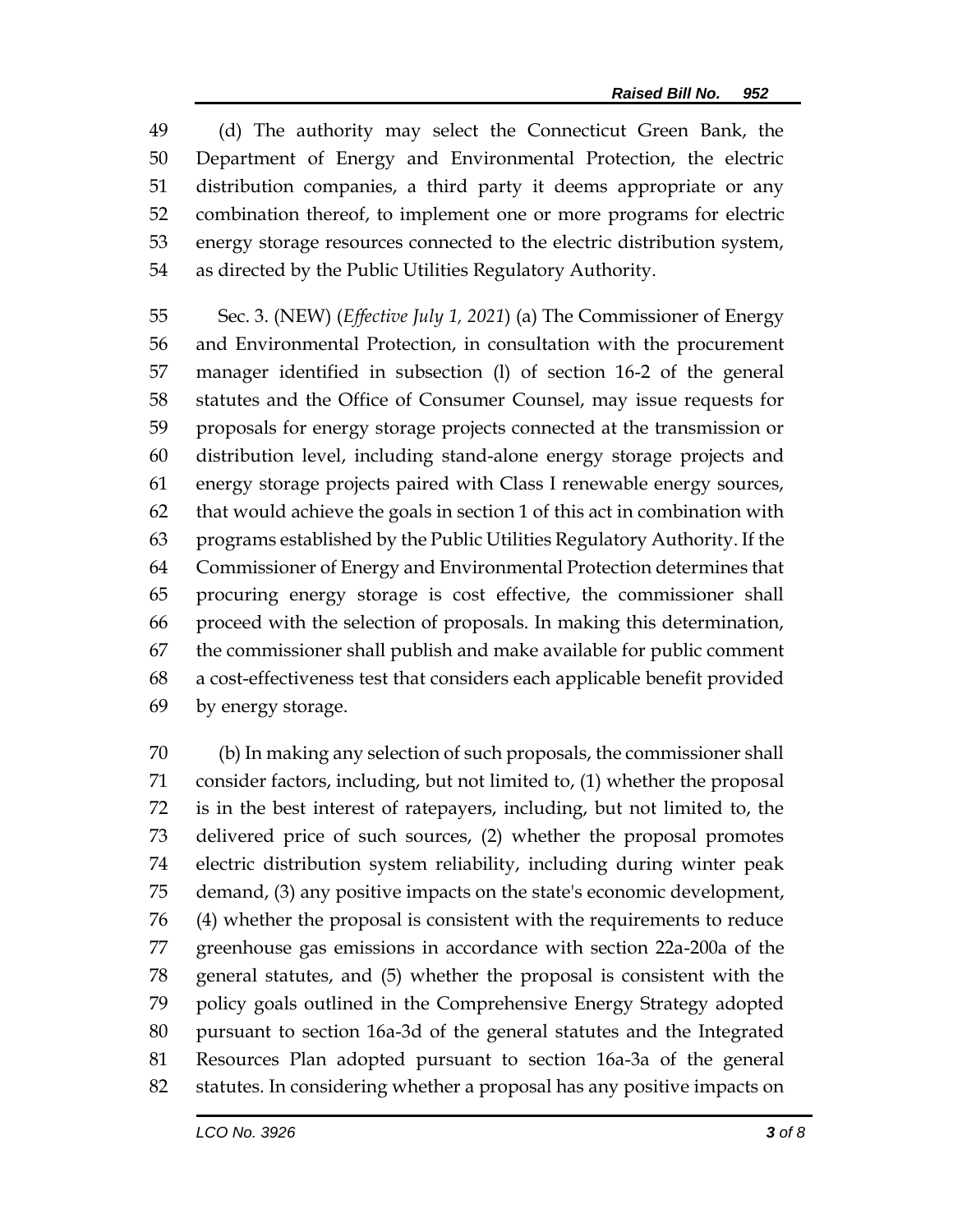the state's economic development, the Commissioner of Energy and Environmental Protection shall consult with the Commissioner of Economic and Community Development.

 (c) Any agreement entered into pursuant to this section shall be subject to review and approval by the Public Utilities Regulatory Authority, which review shall be completed not later than one hundred twenty days after the date on which such agreement is filed with the authority. The authority shall approve any such agreement if it is cost effective and in the best interest of electric ratepayers. The net costs of any such agreement, including costs incurred by the electric distribution companies under the agreement and reasonable costs incurred by the electric distribution companies in connection with the agreement, shall be recovered through a fully reconciling component of electric rates for all customers of electric distribution companies. Any net revenues from the sale of products purchased in accordance with long-term contracts entered into pursuant to this section shall be credited to customers through the same fully reconciling rate component for all customers of the contracting electric distribution company.

 Sec. 4. Subdivision (1) of subsection (e) of section 16-244u of the general statutes is repealed and the following is substituted in lieu thereof (*Effective July 1, 2021*):

 (e) (1) On or before October 1, 2013, the Public Utilities Regulatory Authority shall conduct a proceeding to develop the administrative processes and program specifications, including, but not limited to, a cap of **[**twenty**]** thirty million dollars per year apportioned to each electric distribution company based on consumer load, for credits provided to beneficial accounts pursuant to subsection (b) of this section and payments made pursuant to subsection (c) of this section, provided the municipal, state and agricultural customer hosts, each in the aggregate, and the designated beneficial accounts of such customer hosts, shall receive not more than forty per cent of the dollar amount 114 established pursuant to this subdivision. At least five million dollars per year, of the thirty million dollars per year cap, shall be designated for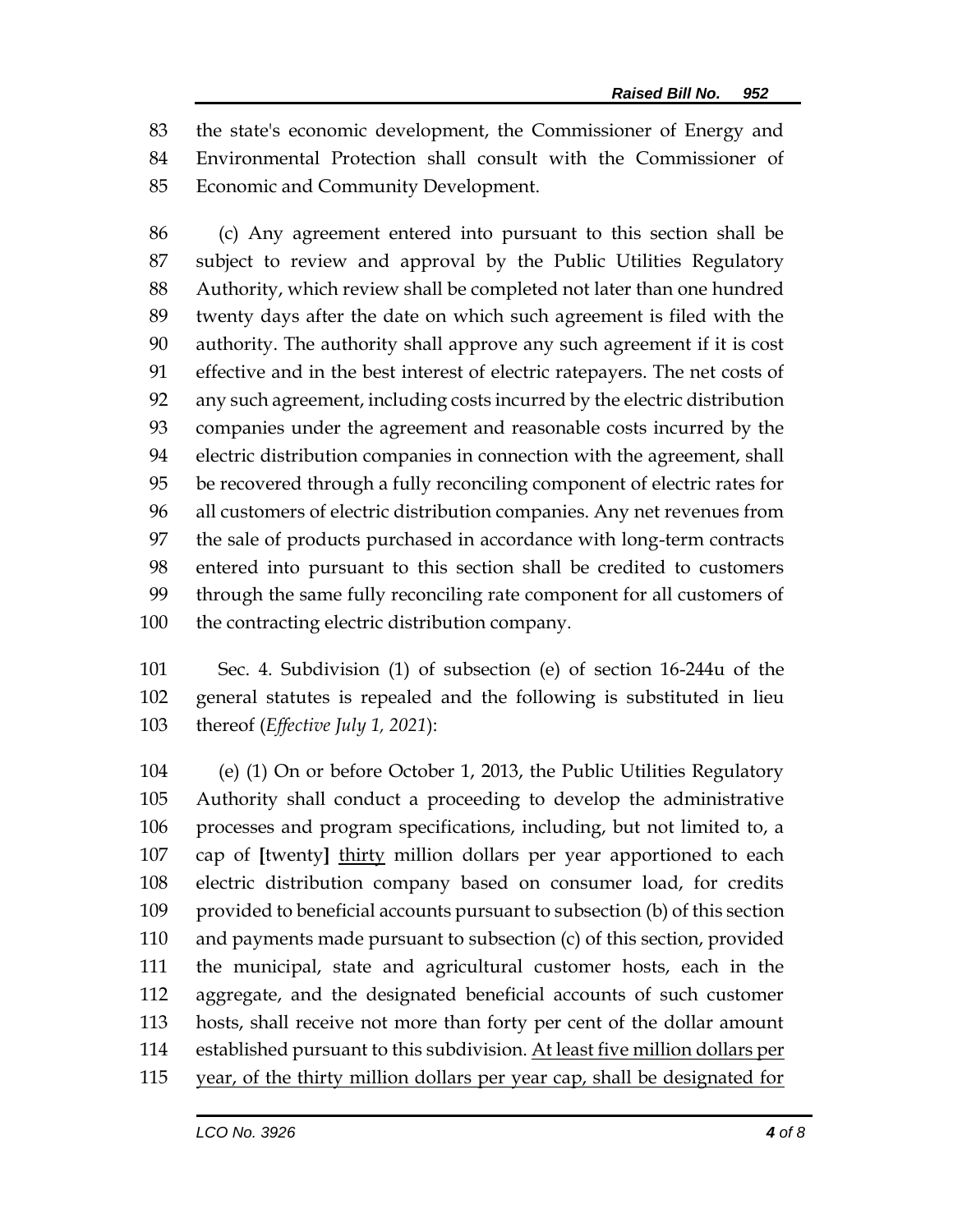municipalities located in an alliance school district, as defined in section 10-262u.

 Sec. 5. Section 16-244v of the general statutes is amended by adding subsection (e) as follows (*Effective from passage*):

 (NEW) (e) An electric distribution company may submit a proposal to the Department of Energy and Environmental Protection to own one or more solar power electrical generation facilities up to an aggregate of one hundred fifty megawatts from July 1, 2021, to July 1, 2024. The aggregate ownership for an electric distribution company pursuant to this section shall not exceed such company's respective share for the state's total distribution system load as of July 1, 2021. Each solar power electrical generation facility shall be greater than one megawatt but not more than the total number of megawatts allocated to the electric distribution company under this subsection. At least fifty per cent of such solar power electrical generation facilities shall be sited in municipalities located in an alliance school district, as defined in section 10-262u. The department shall evaluate such proposals pursuant to sections 16-19 and 16-19e and may approve one or more of such proposals if it finds that the proposal serves the long-term interest of ratepayers. Any such proposal approved by the department shall also be subject to review and approval by the Public Utilities Regulatory Authority.

 (1) Notwithstanding the provisions in subsection (b) of this section, the electric distribution company shall sell all power, capacity and related products resulting from such solar power electrical generating facilities (A) into applicable markets or through bilateral contracts with third parties, and (B) in accordance with any applicable guidelines established by the department, as approved or modified by the authority, with the net proceeds of all such transactions being recoverable from or credited to all customers of the electric distribution company through a fully reconciling nonbypassable component of electric rates for all customers of electric distribution companies.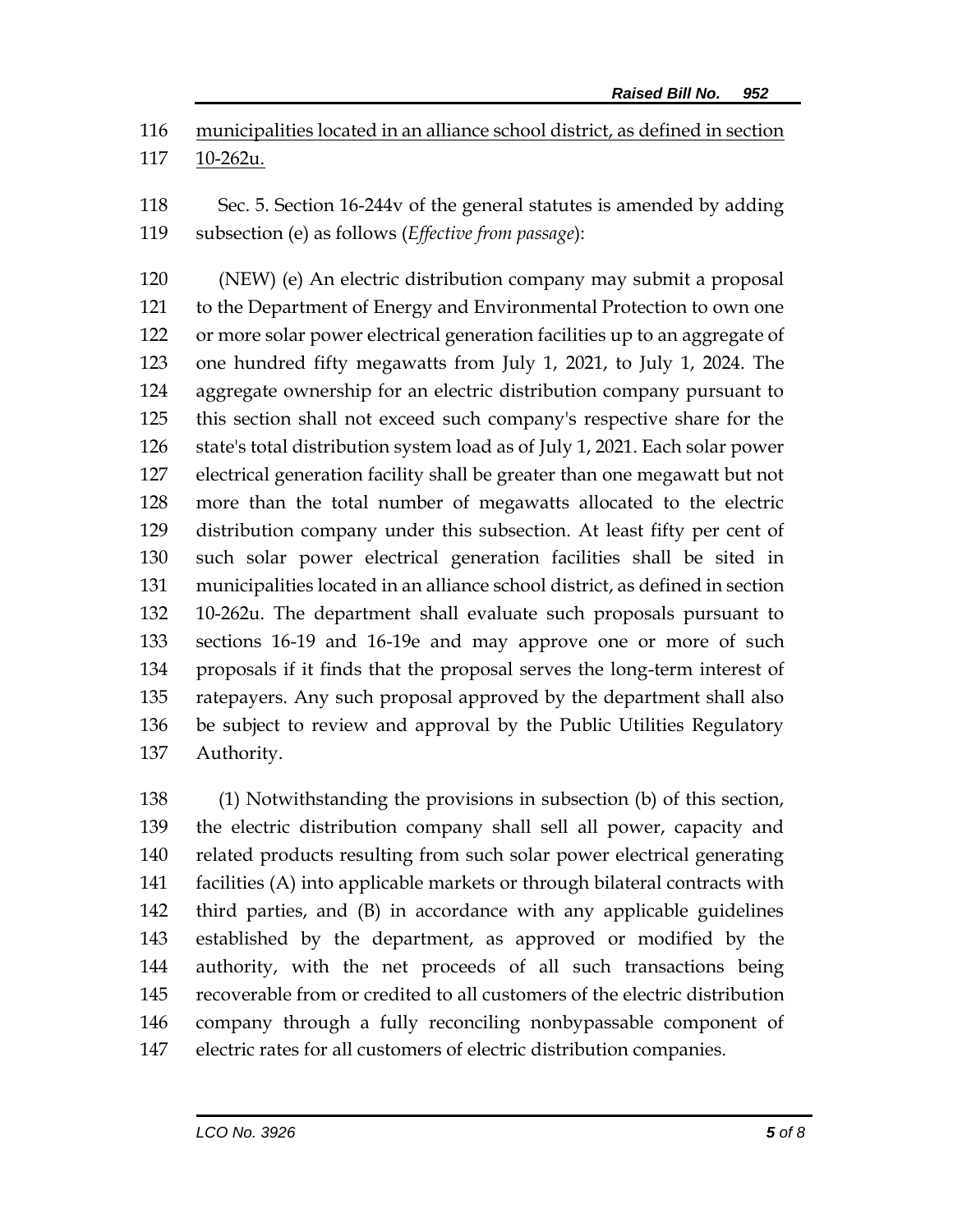(2) The Public Utilities Regulatory Authority may authorize an electric distribution company to recover its prudently incurred costs and investments for any solar power electrical generation facility, as described in this subsection, such electric distribution company builds, owns or operates through a fully reconciling component of electric rates for all customers of electric distribution companies, until the electric distribution company's next rate case, at which time such costs and investments shall be recoverable through base distribution rates consistent with the principles set forth in sections 16-19 and 16-19e.

 Sec. 6. (NEW) (*Effective July 1, 2021*) On or before January 15, 2022, and annually thereafter, each municipal utility, as defined in section 12- 265 of the general statutes, shall report, in accordance with section 11-4a of the general statutes, on the quantifiable progress of its carbon reduction to the Department of Energy and Environmental Protection. Such report shall be in a manner prescribed by the department to determine such municipal utility's contribution toward the state's emission reduction requirements pursuant to section 22a-200a of the general statutes.

 Sec. 7. (NEW) (*Effective July 1, 2021*) On or before January 15, 2022, the Department of Energy and Environmental Protection shall submit a report, in accordance with section 11-4a of the general statutes, to the joint standing committee of the General Assembly having cognizance of matters relating to energy on recommendations (1) to spread the cost of large-scaled power purchase agreements to municipal utilities, as defined in section 12-265 of the general statutes, and (2) to impose the systems benefits charge, pursuant to section 16-245*l* of the general statutes, against municipal utilities.

 Sec. 8. (NEW) (*Effective July 1, 2021*) On or before January 1, 2022, the Public Utilities Regulatory Authority shall submit a report, in accordance with section 11-4a of the general statutes, to the joint standing committee of the General Assembly having cognizance of matters relating to energy relating to the development and implementation of one program to consolidate all existing solar energy